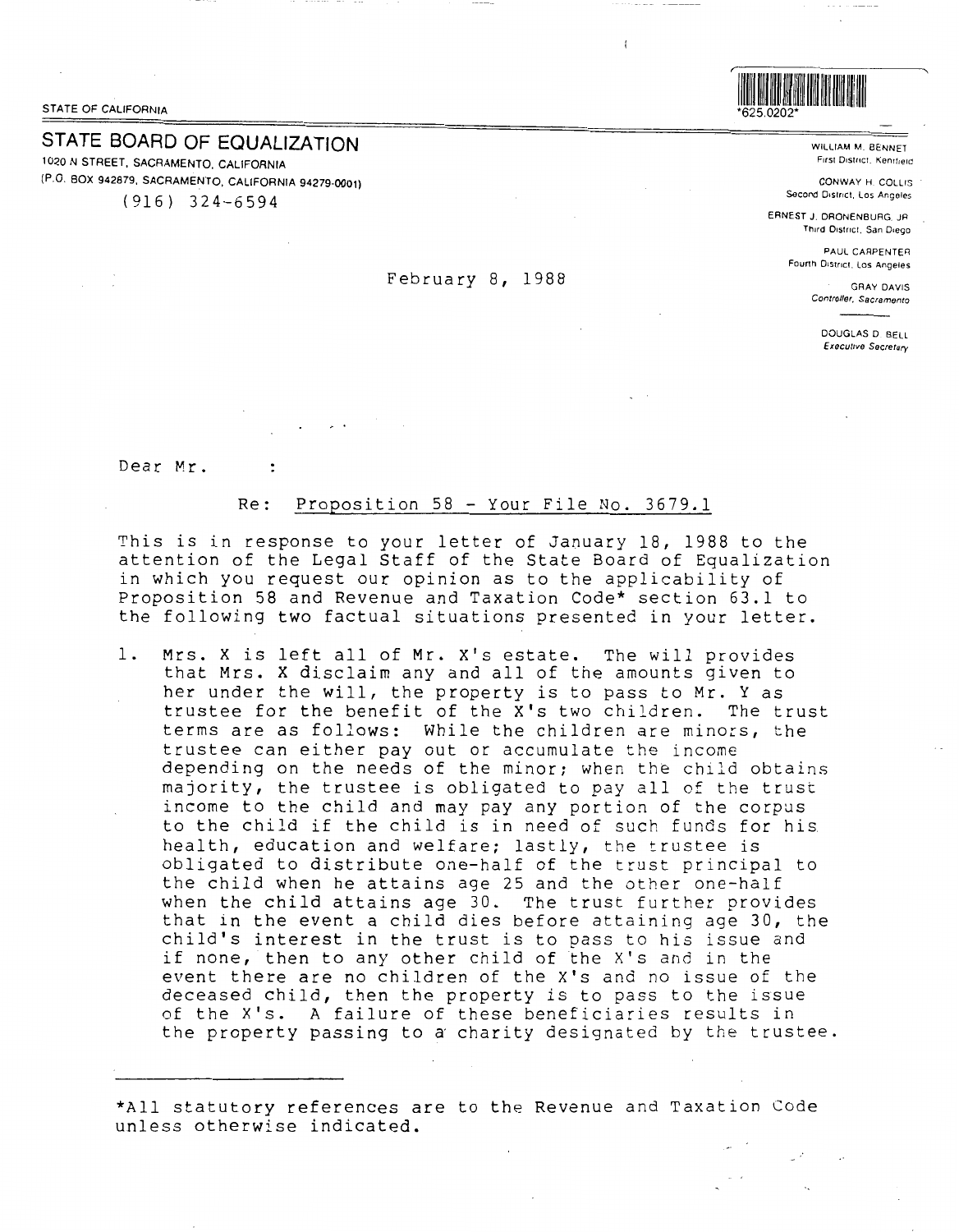For the purpose of this discussion, the fair market value of the property transferred into the trust is less than \$1,000,000 and constitutes a portion of the decedent's family residence.

### Response:

As you know, Proposition 58 amended article XIIIA of the California Constitution to provide among other things that the terms "purchase" and "change in ownership" do not include the purchase or transfer of the principal residence and the first \$1 million of the full cash value of other real property between parents and children. Chapter 48 of the Statutes of 1987 (AB 47) is the implementing legislation for Proposition<br>58. Chapter 48 added section 63.1 to the Revenue and Taxation Chapter 48 added section  $63.1$  to the Revenue and Taxation Code and applies to purchases and transfers of real property completed on or after November 6, 1986.

For purposes of reappraising real property as of the date of change in ownership (purchase or transfer) of real property, Property Tax Rule 462(n) (3) (Title 18, California Administrative Code section 462(n)(3)) provides that the date of death of the decedent shall be used with respect to transfers by will or intestate succession.

It is our position that Proposition 58 and section 63.1 are applicable to transfers through the medium of a trust provided the requirements of those provisions are otherwise satisfied. See enclosed Board Letter to Assessors dated September 11, 1987, No. 87/72, question No. 9. Although Proposition 58 and section 63.l do not specifically deal with transfers in trust, the change in ownership rules relating to trusts in effect provide that subject to exceptions not here relevant, the present beneficiary of the trust is the beneficial owner of the trust property. Section 62(d), Property Tax Rule  $462(c)(2)(A)$ . Further, it is our position that one may be a present trust beneficiary even though the right to receive income is discretionary as long as no one else presently has a right to income or principal.

Since nobody but decedent's children presently has a right to receive the income or principal of the trust, we are of the opinion that the transfer by will is between a parent **(Mr. X)**  and his children for purposes of proposition 58 and section 63.1. This, of course, would include property passing to the trustee as a result of a valid disclaimer by Mrs. X. (Probate Code§ 282(a).) Accordingly, if the date of death of **Mr. X** was



 $\mathbf{f}$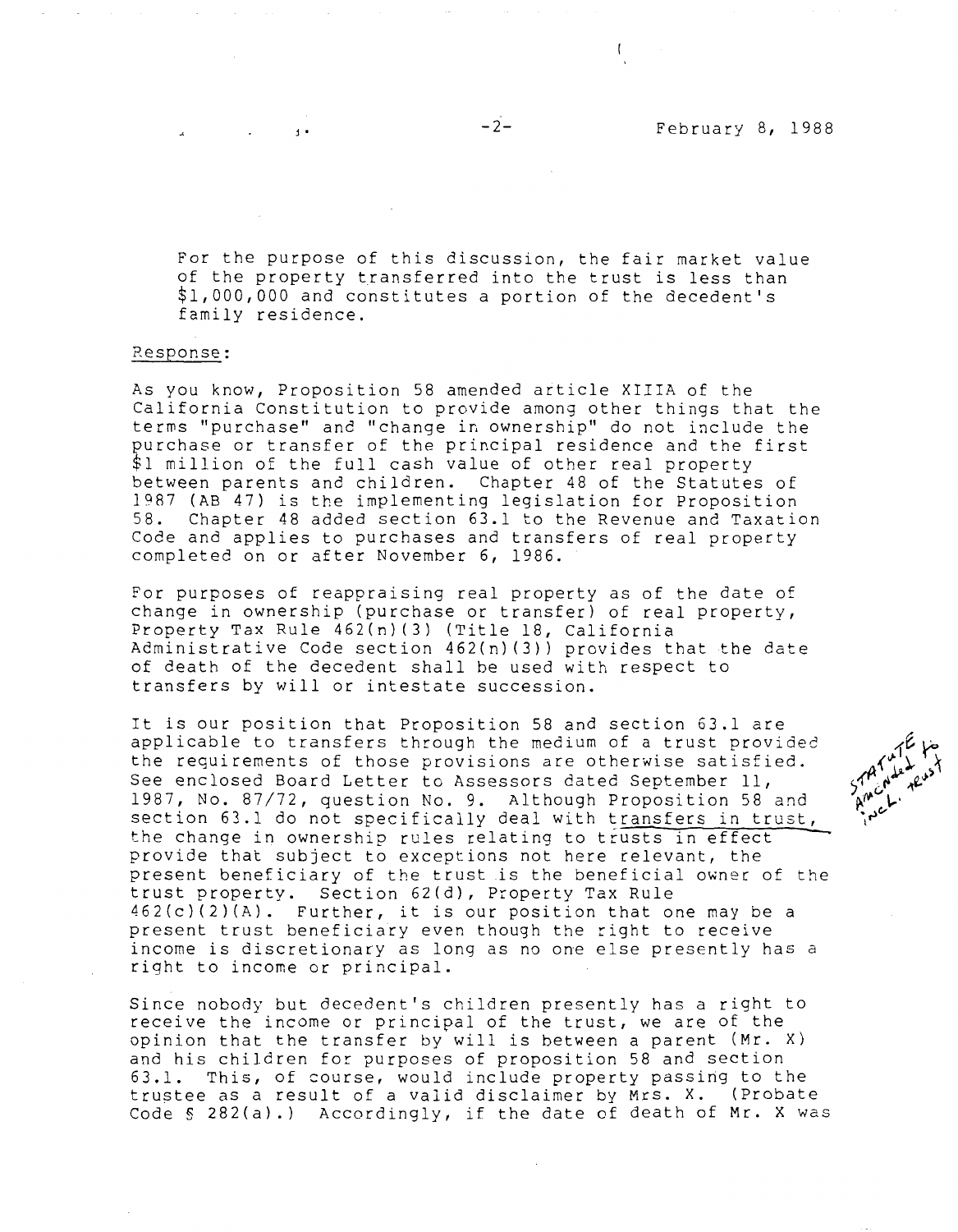on or after November 6, 1986 and the full cash value of the real property transferred was less than \$1,000,000\*\* as you indicate, the transfer would be excluded from change in ownership under Proposition 58 and section 63.1.

Further, even if someone other than the children had a present interest in the trust property, a change in ownership would not necessarily result. For example, had Mr. X given Mrs. X a life estate in that portion of the family residence which is in the trust and she did not disclaim it either intentionally or because she accepted the life estate and was thus precluded from disclaiming it by Probate Code Section 285(a), the transfer of such interest to Mrs. X would be excluded from change in ownership as an interspousal transfer under section 63. In our view, a change in ownership would result, however, to the extent that persons other than decedent's spouse or children received a present interest in the trust property.

2. Under factual situation number 2, Mr. A is married to Mrs. A. This is his second marriage. The property in question constitutes the sole and separate property of Mr.  $A$ . The children who are to be the beneficiaries of the trust are the children of Mr. A. Mrs. A is their stepmother. Mr. A creates a trust for the benefit of his three children. The trust is to terminate upon the death of Mr. A. During the term of the trust, the trustee may distribute income to any of the children if they are in need of funds for their health, education, maintenance and welfare. Upon the death of Mr. A, the property is to be distributed in equal shares to the three children of **Mr. A.** In the event any child predeceases Mr. A, the property shall pass in accordance with the terms and conditions of a limited power of appointment held by such child. (By limited power of appointment, it is meant that the child cannot appoint to his estate or to his creditors.) The property is commercial real property. All of the parties are adults. For purposes of discussion, the fair market value of the property is \$1,500,000. Further, it is contemplated that Mrs. A will join Mr. A in making the gift in determining federal gift tax liability. Please advise as to whether

<sup>\*\*</sup>Under Proposition 58 and section 63.1, the \$1 million full cash value limitation applies to real property other than the principal residence of the transfer. Thus, if the only real property transferred by Mr. X was his interest in his principal residence, the \$1 million full cash value limitation is not applicable.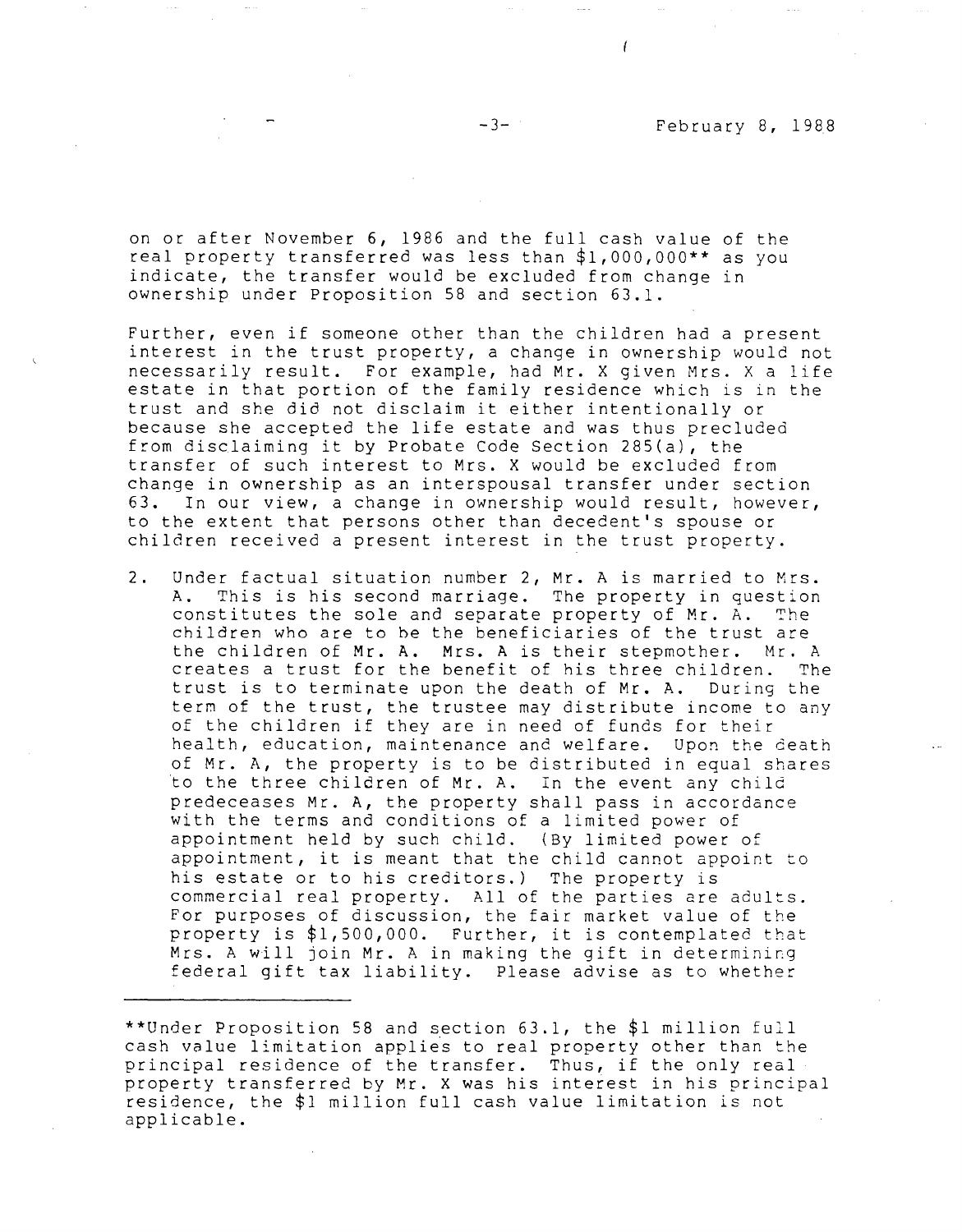the transfer by Mr. A to the trust is a transfer necessitating reevaluation and, further, please advise as to whether Mrs. A can join with Mr. A in the gift transfer for purposes of determining the amount of property exempt from reevaluation.

#### Response:

As explained above, since there will be no present beneficiary of the income or principal of the trust other than Mr. A's children the transfer is between a parent and his children for purposes of Proposition 58 and section 63.1. Only \$1,000,000 of full cash value will be excluded from change in ownership, however, unless Mr. A first conveys an undivided interest in the real property to Mrs. A. Such a transfer would be excluded from change in ownership by section 63. If such a transfer is made, Mr. A as a parent and Mrs. A as a stepparent can combine their separate \$1,000,000 exclusions and jointly transfer the property to the trust without reappraisal  $(S 63.1(a)(2))$ ,  $(b)(2)$  and  $(c)(2)(B)$ .

Since section 2 of chapter 48 expresses the intent of the Legislature that section 63.1 shall be liberally construed in order to carry out the intent of Proposition 58 and since section 2 expressly approves specified step transactions, it is our view that a preliminary transfer by Mr. A to Mrs. A should be fully recognized for purposes of excluding the transfer in trust from change in ownership.

Lastly, you request that we make available to you copies of any rulings we have issued on the subject of transfers to trusts and the result of such transfers on the reappraisal of property for property tax purposes.

In response to your request, we are enclosing copies of representative opinion letters under my signature regarding the applicability of Proposition 58 and section 63.1 to transfers into and out of trusts dated June 19, 1987 and December 11, 1987.

In addition to the foregoing, we are enclosing copies of pages 5410.2, 5411 and 5412 of the Property Tax Law Guide. As you can see, these pages contain annotations of opinion letters concerning whether transfers· into and out of trusts are changes in ownership without regard to Proposition 58 and section 63.1. If you desire copies of any of these opinion letters, please let us know. There is a charge of \$3.00 plus \$.10 per page for each letter.